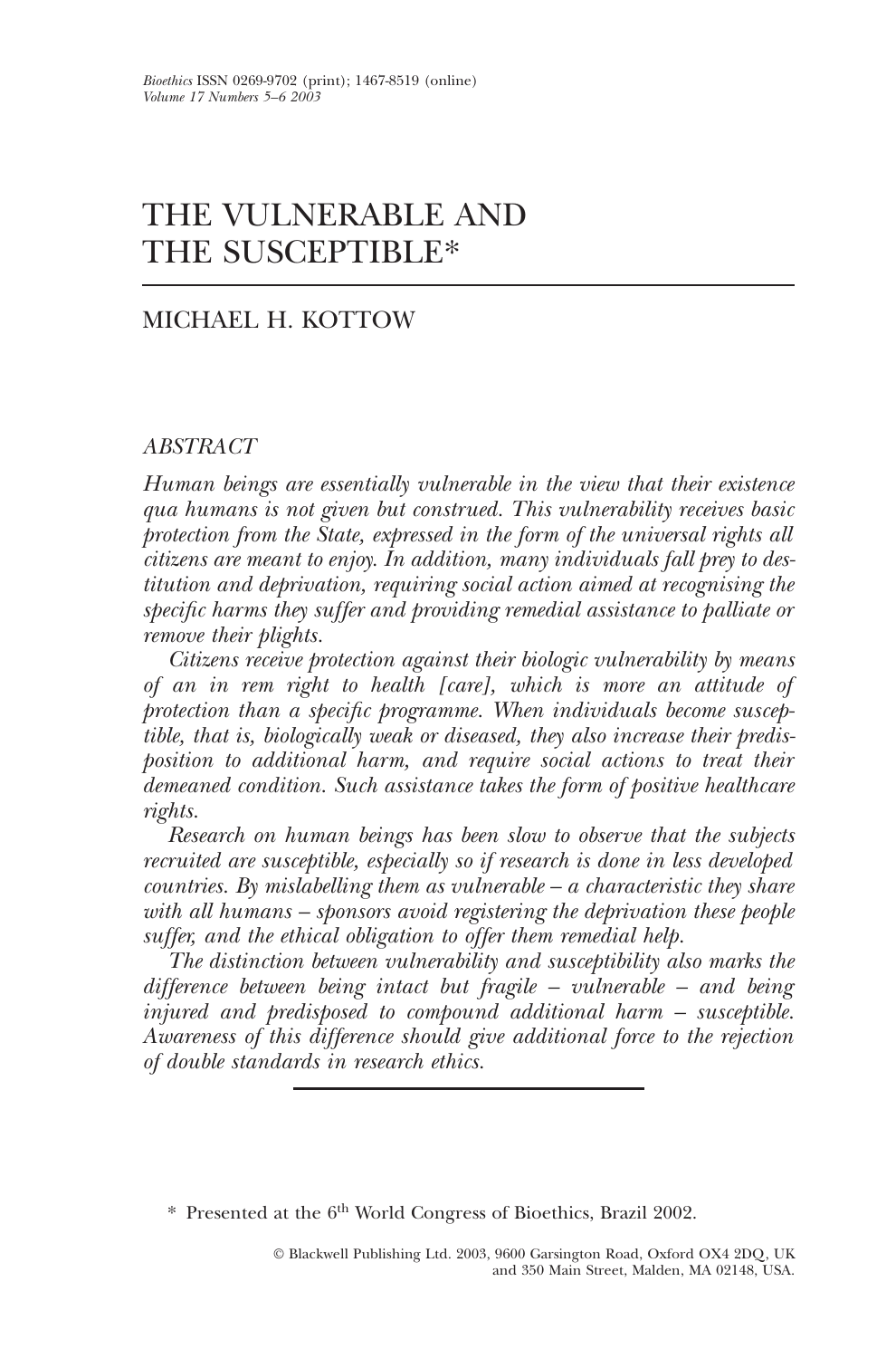## THE ESSENTIAL VULNERABILITY OF BEING HUMAN

Ever since J.G. Herder (1744–1803) characterised human beings as immersed in a process of realising their true self in dependence of their cultural environment, the idea has become entrenched that we fully become human through a complex process of development. Existentialism, no less than Heidegger's Dasein, has rendered tribute to this fragile, risky and failure-prone venture. The recent works of MacIntyre and O'Neill have captured these ontological ruminations and brought them to bear on applied ethics, thus rendering them germane to the language of human rights, positive rights and bioethics.

Political philosophy has also addressed the question of human frailty. Hobbes' well-known pessimistic view of natural life – solitary, nasty, brutish and short – led him to conceive of a central power that should monopolise the use of force, disallowing men from being violent against each other according to their own impulses and whims. Man is vulnerable to his fellowmen's ill treatment, and the State must offer protection against this vulnerability to avoid lawlessness and social chaos. Being a champion of liberty and of rights, Mill also considered it necessary to protect the frailty of certain essential rights through the State's guarantee and power of intervention. The idea of vulnerability and the need for protection are accepted even by those wary of excessive governmental presence, to the point of stating that the protection of individuals is the sole valid and irrevocable function of the night-watchman state even in its most abridged, ultra-minimal version $1$ 

Vulnerability is a human condition from which we all suffer, and because of its universality we all agree that equal protection is due to every member of society. As societies grow more complex, the vulnerability of its members extends beyond the fear of aggression or the risk of having one's rights thwarted. Much support and assistance are required before we become fully integrated members of society:

Human beings need to learn to understand themselves as practical reasoners about goods, about what on particular occasions it is best for them to do and about how it is best for them to live out their lives ... It is these judgements [thus developed] that are the judgements about human flourishing.<sup>2</sup>

<sup>1</sup> R. Nozick. 1980. *Anarchy, State, and Utopia.* Oxford. Blackwell Publishing.

<sup>2</sup> A. MacIntyre. 1999. *Dependent Rational Animals.* London. Duckworth: 67.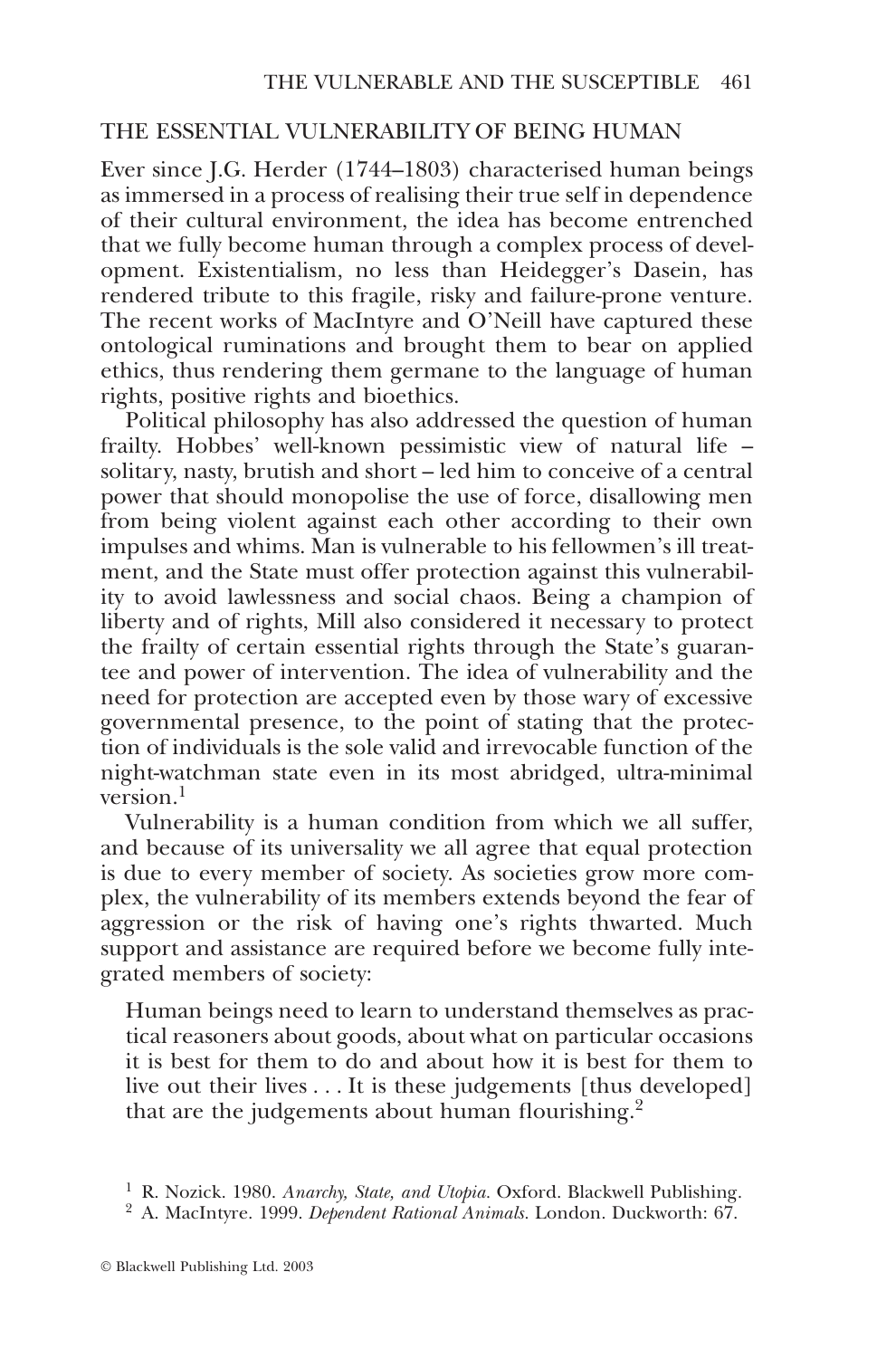Such a complex process requires the development of abilities and capacities that can only accrue in a thick meshwork of social relationships. The way is paved with 'obstacles, difficulties, and dangers',<sup>3</sup> hence the essential vulnerability of becoming and remaining a full human being. MacIntyre goes on to propose a twofold protection against the vulnerability of not achieving full human flourishing: the state as provider of a minimum, but no more than that, of security to its subjects; and the pursuance of 'the goods of family life [which] are achieved in and with the goods of various types of local community.'<sup>4</sup>

There is no question that dire situations occur which go beyond universal vulnerability, allowing a 'kind of harm to which those already afflicted with some measure of disability may be peculiarly liable.'5 This additional disability needs to be more specifically identified and, it can be anticipated, will require special forms of assistance. Turning to Onoora O'Neill, one in fact finds a more explicit elaboration of these points. She depicts human beings as '*persistently* vulnerable in ways typical of the whole species', and requiring protection for such 'ubiquitous and foreseeable' vulnerability by means of justice. In addition, human beings may become '*deeply, variably and selectively* vulnerable in specific circumstances, a state of destitution that needs to be addressed with sensitivity to and rejection of harm these individuals are prone to.'6 Such an ethical attitude takes the form of social virtues of care and assistance, specifically designed and applied to help those in need. MacIntyre and especially O'Neill are indicating that many individuals suffer from some sort of deprivation that predisposes them to additional and compound forms of harm. I propose to call this a state of susceptibility with the express aim of differentiating the destitute and their susceptibilities to harm from the vulnerability we all share.

Recognising that the human condition is a vulnerable one, and that political justice will protect all citizens equally in order to reduce the vulnerability of their existence, should not disregard that these principles are not always fulfilled. When justice is not served, basic human vulnerability will be unequally protected. Political regimes that do not allow justice to prevail in fairness, and unequally respect and protect human rights, are making disadvantaged citizens more vulnerable to forfeiture of their pro-

 $\frac{3}{4}$  Ibid. p. 72.<br> $\frac{4}{5}$  Ibid. p. 75.<br> $\frac{5}{6}$  O. O'Neill. 1996. *Towards Justice and Virtue.* Cambridge. Cambridge University Press: 192–193. All italics in the original.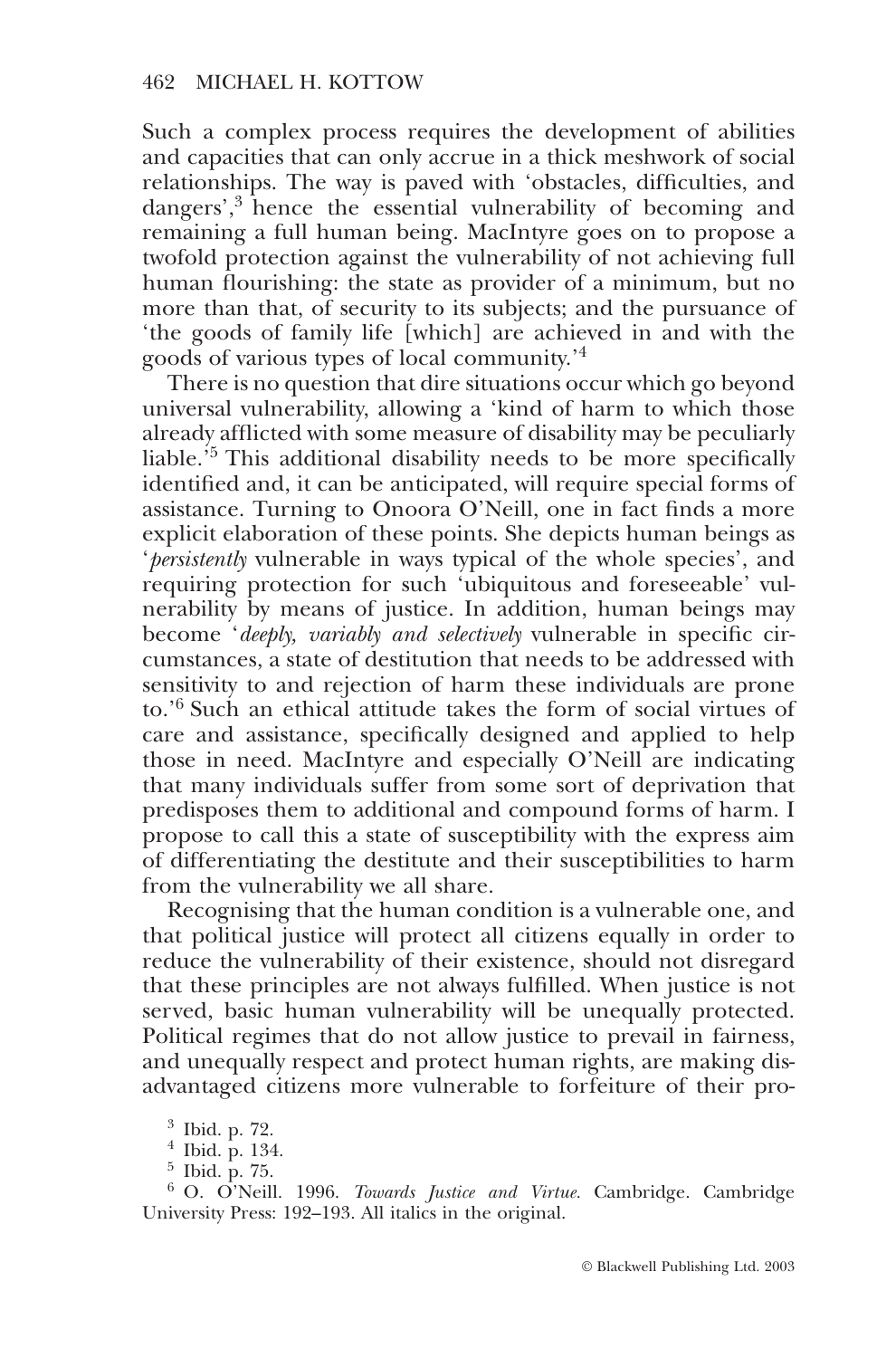tective rights. And yet, this still is the fundamental vulnerability intrinsic to human nature, which continues to call for universal and equal protection by means of a government committed to justice. This explains why resistance against dictatorships relies on restoring justice and human rights for all, and rejecting the unprotected vulnerability some citizens are suffering. Of course, if disrespect for human rights goes so far as to harm persecuted individuals by depriving them of basic goods like income, liberty or physical integrity, we are no longer witnessing the vagaries of essential vulnerability but facing sheer brutality that operates beyond the realm of ethical argumentation or suasion.

Vulnerability and susceptibility, being quite different conditions, must also be approached diversely. As stated, vulnerability can be reduced by equal protection to all members of society under a principle of justice. Susceptibility is a determined state of destitution and therefore can only be reduced or neutralised by measures that are a) specifically designed against the destitution in question, and b) actively applied. The susceptible, like the sick, require targeted treatment to palliate their misery.

#### HUMAN RIGHTS

It is a misdiagnosis of consequence to refer to the susceptible as being only vulnerable, and it will lead to indifference in the wake of harm or injury. Much of what is said about human rights falls prey to this error. Universal rights are, in essence, protective rights that are honoured by nations of true democratic nature. For the most part, people living in these nations feel guarded from the intrinsic risks of becoming and remaining fully integrated citizens of their society. The state guarantees basic liberties by securing a just social order that gives equal protection to the vulnerability of each citizen. Such constitutional obligations are defensive, not supportive; they are designed to keep individuals free from harm. Those citizens who for some reason are deprived and therefore susceptible to harm, do not fully benefit from human rights until positive welfare rights are added to the nation's agenda, and these rights will generate correlative obligations of actively pursuing the satisfaction of the needs those positive rights address. Consequently, positive rights need to be clearly specified as to who may claim what; that is, what kind and degree of susceptibility is entitled to which kind of treatment i.e. the extension and intension of these rights must be determined in detail.

In the realm of bioethics it is important to keep in mind the distinction between, on the one hand, human vulnerability, the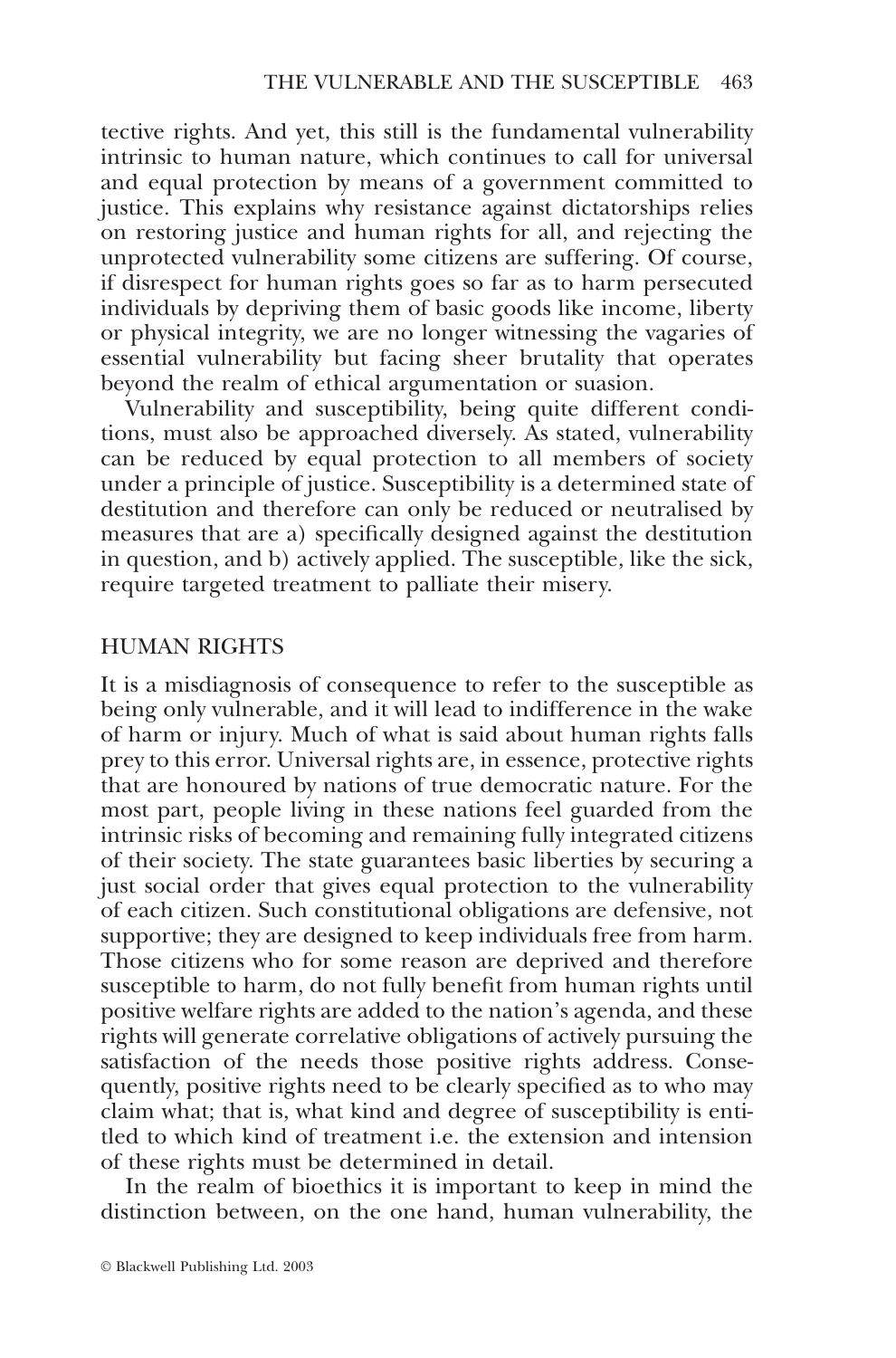principle of justice that aims at making people less vulnerable, and the respect for human rights as equally valid claims to state protection due to all citizens; and, on the other hand, susceptibility as a state of deprivation that makes the affected liable to additional harm, needing specific treatment to reduce their demeaned condition. In a nutshell, the vulnerable are intact but at risk, in the same way a fine piece of porcelain is unblemished but highly vulnerable to being damaged. The susceptible are already injured, they already suffer from some deficiency that handicaps them, renders them defenceless and predisposed to further injury; their wounds lower the threshold to additional suffering.

Tailoring these arguments to the problems of health/disease, a right to healthcare could be construed as a general appeal to the community that it take preventive actions to avoid disease and foster environmental and social conditions that benefit health, in other words, that it protect the biologic vulnerability of all citizens. This is a kind of *in rem* right that does not obligate specific persons or institutions but appeals to the community at large.<sup>7</sup> Nations that do provide preventive and public health medicine are responding to this right to health [care], but they still may shun any political commitment to secure medical care. For the susceptible, whose conditions make them prone to additional harm, including disease, such a general rights declaration is insufficient for they require active and aimed treatment of their destitution.

Should one consider the destitution that inhibits human growth as unsavoury, and call upon society to remove these obstacles to human flourishing, it then becomes necessary to design specific rights in the area of healthcare and medical services. These will be rights *in personam* that point at well identified institutions that come under the obligation to provide the necessary treatment to remove destitution and eliminate susceptibility.

Thus, society sees its citizens as equally vulnerable, deserving an agenda of human rights including an entitlement to health [care], developed with protective purposes that are fairly available to all. But such a management will leave unattended specific harms that make people susceptible and predisposed to additional injury, unless further obligations are accepted with the purpose of addressing the specific susceptibilities that deprive those affected from pursuing their interests. Whenever the dis-

<sup>7</sup> J. Feinberg. 1980. *Rights, Justice, and the Bounds of Liberty.* Princeton. Princeton University Press.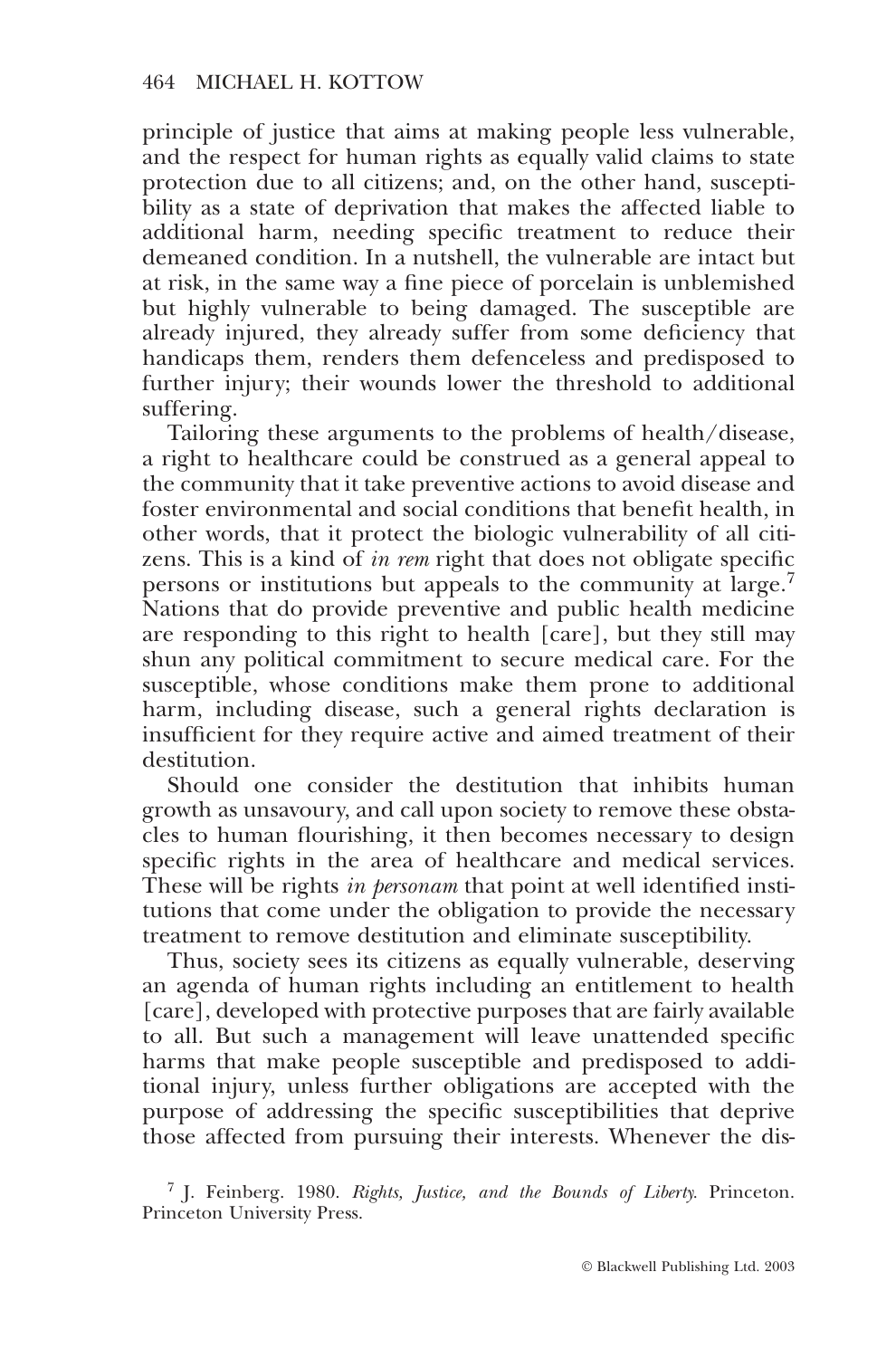tinction between the vulnerable and the susceptible is ignored or suppressed, society will fail to exercise the social virtuosity of rejecting indifference to and neglect of others, lacking the virtues which express themselves in concern, care, beneficence, solidarity and active assistance of the deprived. Failures of this kind occur when wrongly labelling as vulnerable the aged, the poor, women, ethnic minorities, who are left in their state of destitution and discrimination because their specific susceptibilities are ignored. In what follows, I will apply these considerations to three current, hotly debated and related issues in bioethics: research on human subjects, exploitation, and transcultural paternalism.

### RESEARCH ON HUMAN BEINGS

The subject of research on living beings has always been controversial, and naturally this uneasiness has permeated current practices of research on human beings, leading to a series of international proposals, the latest of which is the much discussed Declaration of Helsinki 2000. The undiscriminating talk about vulnerable populations has triggered the kind of reactions that smuggle the susceptible under the category of the vulnerable and forgets to give them special consideration, based on the assumption that vulnerability is a human given that elicits no individual responsibilities or obligations beyond the state's protection. Such an argument has been explicitly used to circumvent the ban on placebos issued and ratified by Helsinki 2000 in regard to their use in research whenever effective treatment exists, and independently of whether it is locally available or not. This clear mandate has been rejected by some authors, who believe that 'it is ethical to conduct placebo-controlled trials in countries where pregnant women do not receive any treatment.'8 The ban on placebos has also been ignored and contested by arguing that there is no need to provide effective treatment to subjects whose local medical resources are anyhow in no position to render such treatment available, for 'the best proven therapy standard must necessarily mean the standard that prevails in the country in which the clinical trial is carried out.<sup>9</sup> Lack of medical care makes these subjects vulnerable, so the argument goes, but researchers

<sup>8</sup> C. Levine. Placebos and HIV; Lessons Learned. *Hastings Center Report* 1998;

<sup>&</sup>lt;sup>9</sup> R.J. Levine. The Best Proven Therapeutic Method Standard in Clinical Trials in Technologically Developing Countries. *The Journal of Clinical Ethics* 1998; 9: 167–172, at 168.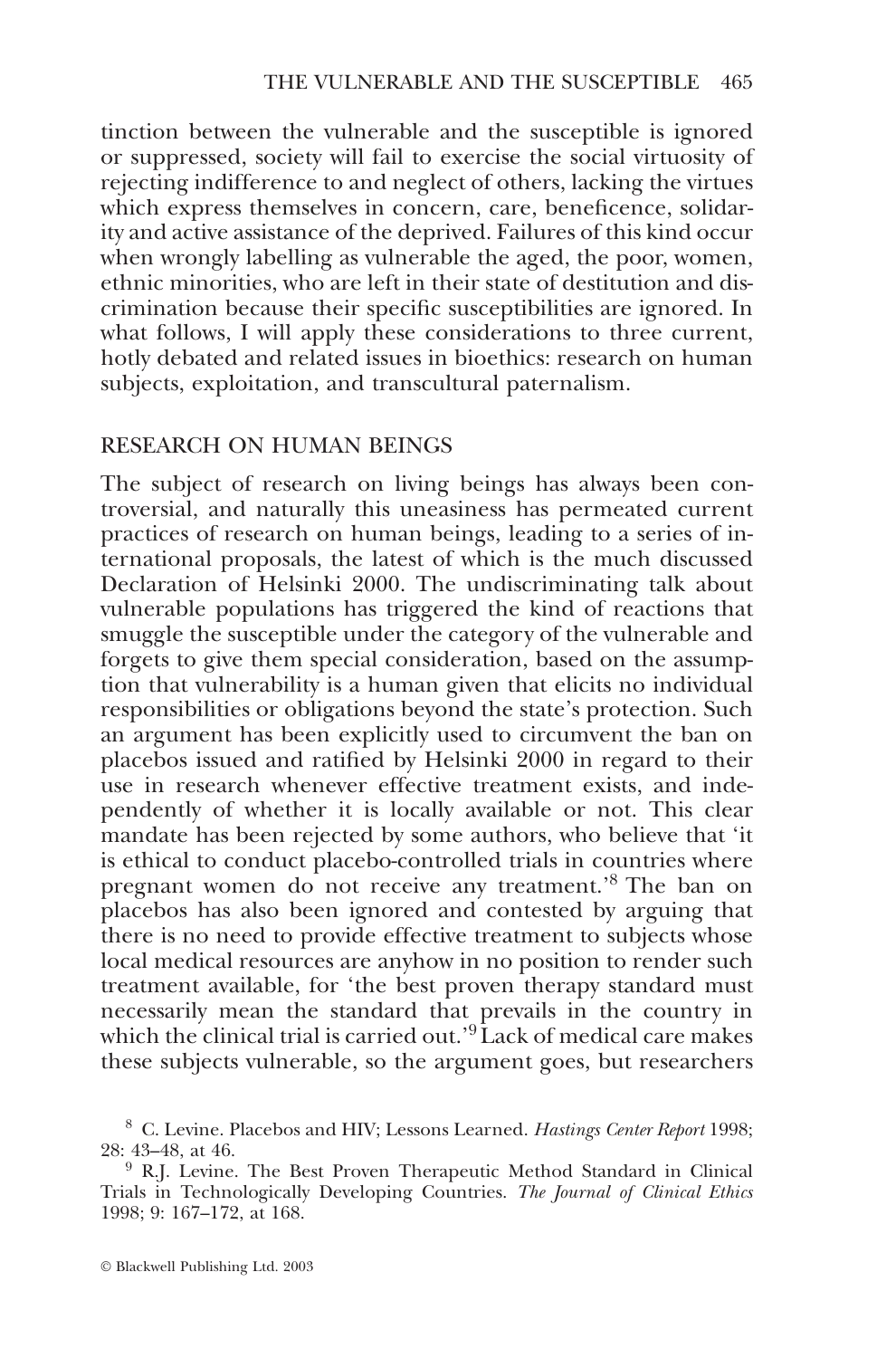are under no obligation to reduce this condition if the host country has not done so. But should one regard research subjects of destitute countries as susceptible rather than only vulnerable, it would become obvious that they are already deprived – poor, undernourished, lacking in medical care – and therefore predisposed to additional harm. By denying them existing effective treatment because it is not locally available, researchers are harming these people and therefore violating the bioethical principle of non-maleficence.

Bioethicists have all too often defended double standards of research ethics in multinational investigations.10 Whereas developed sponsor nations apply a higher standard of aspirational ethics at home, they accept and propose a less demanding, pragmatic form of ethics in underdeveloped host countries, a discrimination that lacks moral consistency and ethical probity.11 It may be, so sponsor institutions and their researchers continue their defence, that the control group benefits only marginally, but the participants who get the active drug under investigation are obtaining treatment that hopefully is proving superior to previous standards. Alas, when the research reaches its end point, access to the drug is interrupted and the subjects must revert to their untreated condition, which is purportedly no worse than their original stance. As long as they are considered vulnerable individuals, nothing indeed has changed, but if they were regarded as susceptible human beings, who were disadvantaged to begin with and are additionally deprived of the experimental drug that was proving beneficial, they appear to be worse off than before. Some pharmaceutical companies have issued promises that treatment would be provided to subjects beyond the time limits of their involvement in research, but compliance with these commitments has been scanty, prompting some critics to write that such promises and the explicit guidelines of CIOMS regarding the obligation to provide post-research benefits, have often only been 'honoured in the breach.'12

Defenders of double standards in research ethics are regarding subjects of host countries as vulnerable, immersed in a state of frailty that may be deplorable but requires no outside effort to improve care and protection beyond what is locally available.

<sup>10</sup> M. Kottow. Who is my Brother's Keeper? *Journal of Medical Ethics* 2000; 28:

 $11$  R. Macklin. After Helsinki: Unresolved Issues in International Research. *Kennedy Institute of Ethics Journal* 2001; 11: 17–36.

<sup>12</sup> L.H. Glantz, G.J. Annas, M.A. Grodin & W.K. Mariner. Research in Developing Countries: Taking Benefit Seriously. *Hastings Center Report* 1998; 28: 38–42.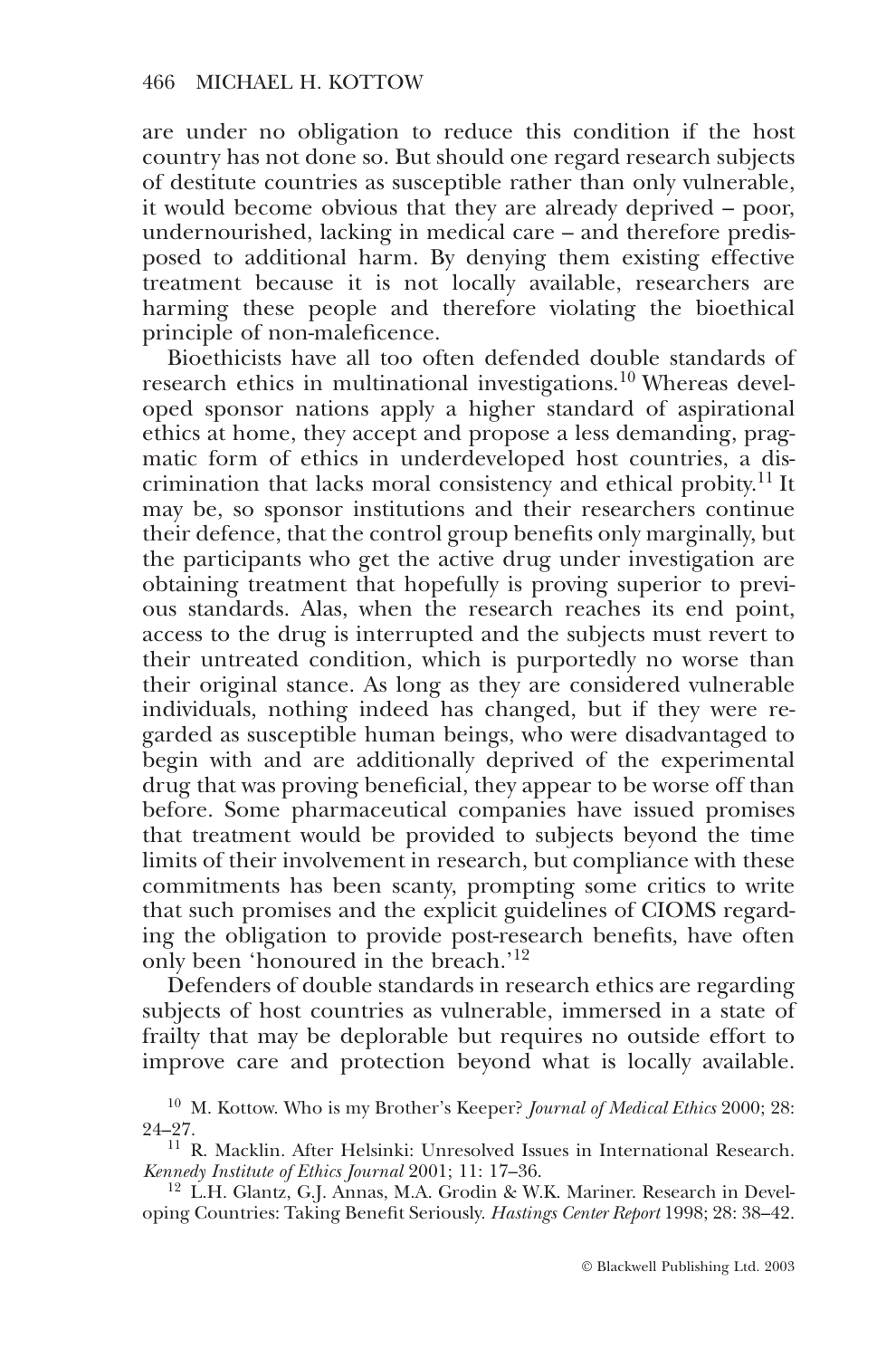Were they to be considered as susceptible individuals, it would become clear that sponsor countries are showing indifference to harm and neglect, ignoring the deprivations they confront and failing to exercise the social virtues of palliating destitution of their research subjects. Extending O'Neill's view, these individuals are under special conditions of vulnerability – they are susceptible, as here suggested – and nevertheless being disregarded in their plight and unethically treated.

Qualifying the demeaned lives of women in many parts of the world has shown the harm done by using the label of vulnerability and accepting its underlying fate of unalterability, instead of confronting specific susceptibilities and designing appropriate measures to reduce them. In a recent article, van Niekerk writes: 'The position of women in the current HIV/AIDS epidemic in (South) Africa is made all the more precarious by the severe form of stigmatization that people who acknowledge their HIV status currently have to face in that region.'13 Unfortunately, in view of his dramatic description of African women as poor, brutalised, sexually abused, devalued, illiterate, dependent, in sum, as deeply wounded, it appears as a misleading euphemism to call them 'particularly vulnerable', for a condition that needs to be recognised and emphasised as a profound damage to the very substance of these women's existence, a damage so appalling as to scream for remedial action far beyond the complacency of passively acknowledging their membership in the vulnerable status proper to the human species. Although falling prey to erroneously speaking of women as particularly vulnerable, when they should be referred to as particularly deprived or susceptible, van Niekerk does acknowledge the fact of precariousness, which sheds a more dramatic light on the unique plight of women that require very specific forms of social therapy. A. Sen has elaborated on the subject by stating that the most salient and overarching feature of the deprivation of women is their lack of agency.<sup>14</sup> If susceptibility is a state of destitution, of actual harm being compounded with the predisposition to additional harm, it should become apparent that the most aggravating component of susceptibility is the inability to untangle the vicious circle of destitution. Exploitation and paternalism deepen disautonomy and therefore make agency an unreachable goal. It is hard to imagine a more defective way of approaching the deprivations of the destitute, and it appears

<sup>&</sup>lt;sup>13</sup> A.A. van Niekerk. Moral and Social Complexities of AIDS in Africa. *Journal* of Medicine and Philosophy 2001; 27: 143–162, at 155.

<sup>&</sup>lt;sup>14</sup> A. Sen. 2000. *Development as Freedom*. New York. A.A. Knopf.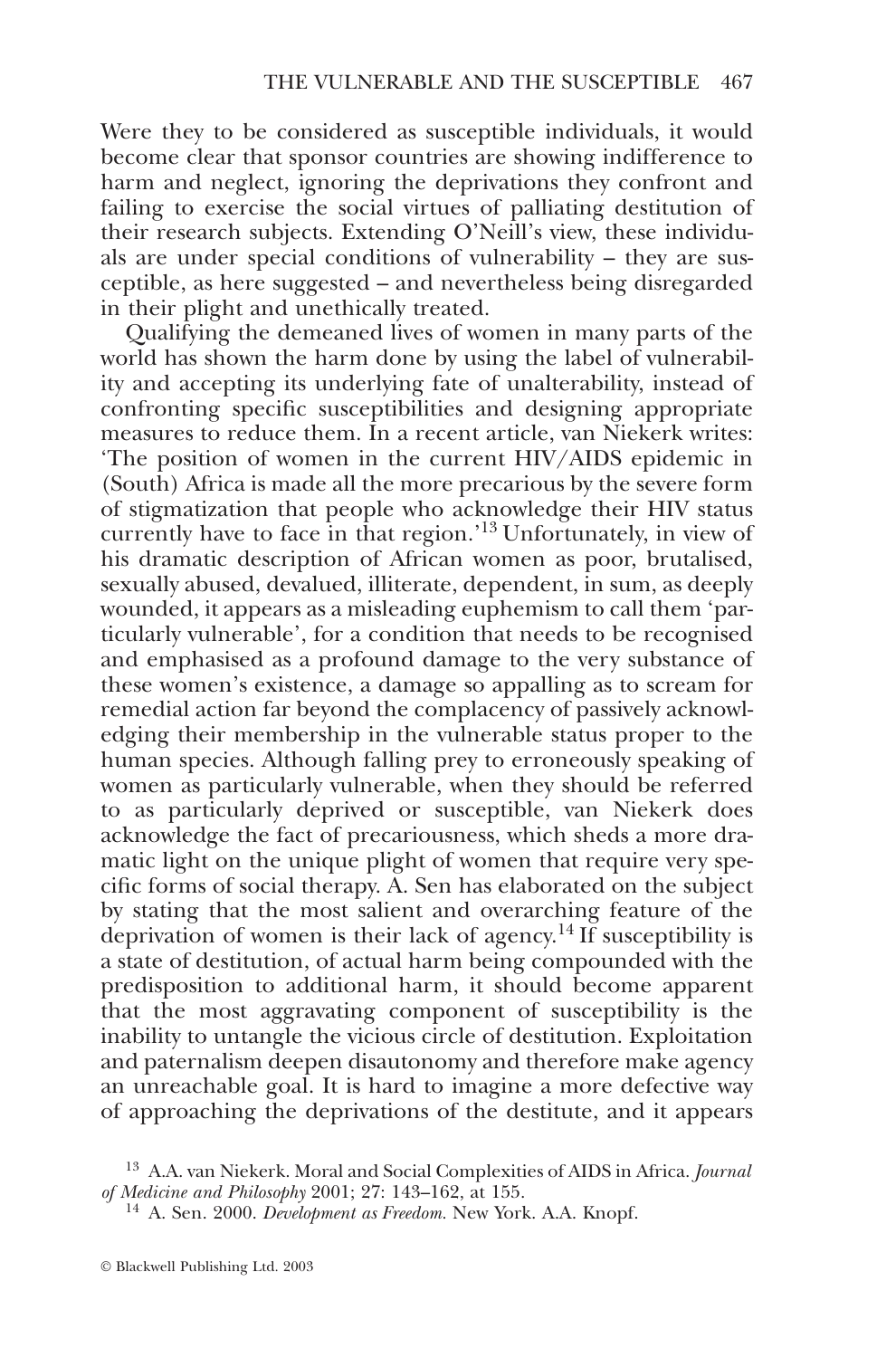all the more unfair and unacceptable to subject these women to ethically suspect research practices.

## EXPLOITATION

Exploitation can be understood in the value-free meaning of achieving or acting, but in the context of bioethics it refers to the moral sense of taking undue advantage of the needy. Morally understood, exploitation is defined as utilisation – of people, circumstances, opportunities – for selfish purposes or for the sake of gaining capital out of a course of action or a chain of events. Such forms of exploitation benefit the agent and disregard the interests of, or ignore the harms that ensue to, the exploited. We are told that 'not all wrongful action can properly be considered exploitation', a truism that does not deny the converse fact that exploitation is always wrong because it is a sub-set of wrongful actions. It is equally true that 'situations may be unjust without being exploitative<sup>'15</sup> but this statement also does not work both ways, for exploitation is always unjust.

Morally understood, exploitation is insensitive and oblivious to the fact that its actions will negatively affect susceptible subjects disadvantaged by inadequate defences. Exploitation in this moral sense is invariably wrong, and yet pains have been taken to present exploitation as an ambiguous, even multivocal concept, a currently held position that has its roots in a number of distinguished classical thinkers. Plato lets Callicles present the concept that the better and superior may 'remove by force what belongs to the inferior', and Nietzsche is, of course, a strong champion of exploitation. But there are a number of equally perceptive scholars who believe that 'wrongfulness distinguishes [exploitation] from non-exploitative utilization', and that '[P]roper respect for others is violated when we treat their vulnerabilities as opportunities to advance our own interests or projects.'<sup>16</sup>

Exploitation in the moral sense is wrong. Is it always unjust? It is 'whenever the weakness exploited is one which society should either prevent others from taking advantage of (by means of interference) or else prevent from occurring altogether (by means of redistribution).'17 This Millsian version would require an act to be labelled as exploitative and unjust only when it violates a person's right and provided this right should validly be protected by society. Consequently, exploitation may be just if it does not

<sup>15</sup> R. Macklin. Bioethics, Vulnerability and Protection. *Bioethics* 2003; 17. <sup>16</sup> A.W. Wood. Exploitation. *Social Philosophy and Policy* 1995; 12: 136–158.

<sup>17</sup> Ibid. p. 154.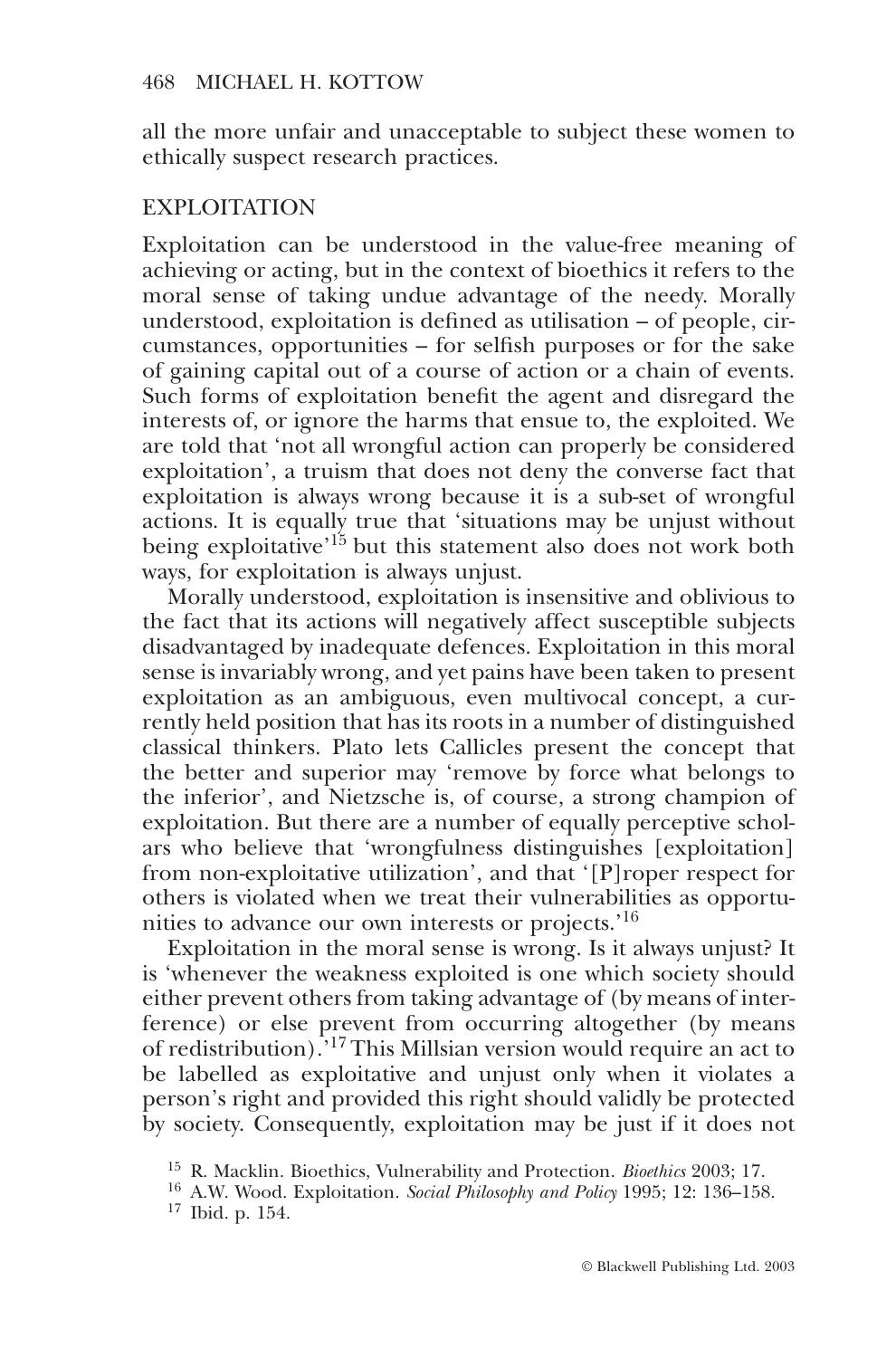violate a right guaranteed by the state. This is certainly not the common sense understanding of justice, and we could easily agree that whoever hires an individual to do 8 hours hard work, and denies him rest, food, drink and adequate pay, is guilty of exploitation which is unjust because occurring in a setting of unequal power and one-sided negotiation capacity, an exploitation that is immoral whatever local labour laws might exist. Exploitative situations that are to the advantage of all involved might appear at a first glance to be just, but they go counter to Rawls' difference principle, which only tolerates inequalities provided they are to the greatest benefit of the least advantaged members of society.

The argument that exploitation only refers to those rights that citizens can claim social protection for has been adapted to morally excuse external action in societies that are insufficiently structured to protect their members. Why provide better medical care than currently available in a country hosting outside research? Why be more stringent about the ethical probity of research if regulations are locally underdeveloped? Why protect the weak if their own country lays no claim on protection? The less developed the rights agenda of a nation, the more freedom outside agents purport to enjoy in going about their business and in pursuance of their interests, without fear of violating rights which are locally non-existent. In doing so, the extraneous agents are exploitatively reaping undue advantages by denying the susceptible certain goods and leaving their needs unattended. Whereas exploiters might try to dissect their actions into harmlessness, it should not be difficult for the affected, or for the impartial observers bioethicists hopefully are, to determine when an action or a policy is aggressively fostering the interests of one party while the weaker one is left standing in the rain.

## PATERNALISM

It is tempting to address the perceived need of the destitute from the vantage point of a benefactor, as history has shown the attitudes of miseration, misericord and compassion to be, much of which Kant rejected as an insulting kind of benevolence. Paternalism of this sort still transpires in recent writings: 'She [the pitier] does not neglect the sufferer's view of things . . . but she is prepared to find his or her preferences and judgements distorted, and to pity in accordance with her own view of the good.'18 This

<sup>18</sup> M. Nussbaum. Compassion: the Basic Social Emotion. *Social Philosophy and Policy* 1996; 13: 27–58, at 37.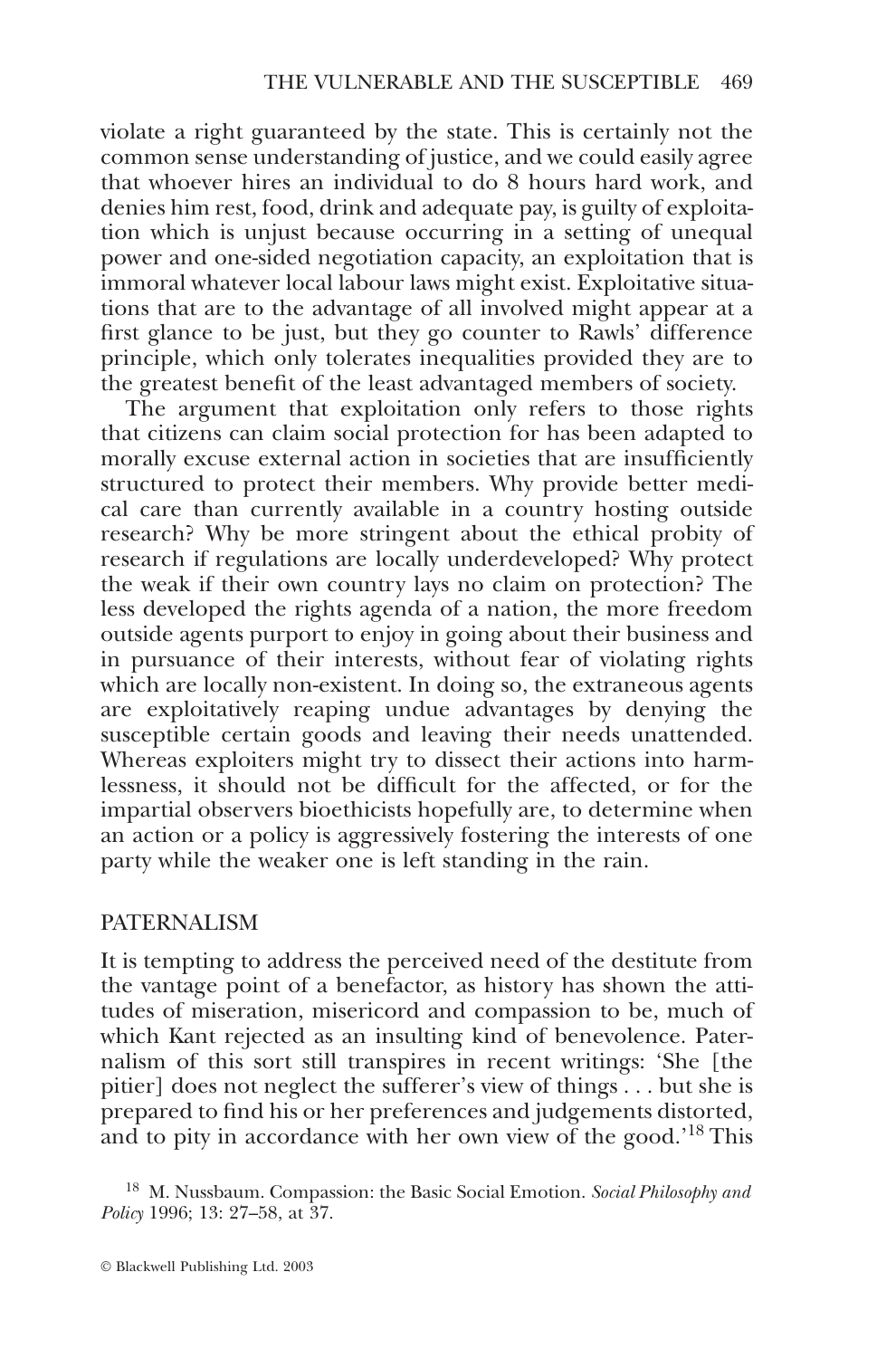is the typical form of paternalism that has been exercised by the prosperous and defended by ethicists as being well meant and therefore morally legitimate. But paternalism is only acceptable in those cases where an authorised agent makes decisions in the name and to the benefit of disautonomous beings, as traditionally exemplified in paternal care. In contrast to this commendable form of protection, paternalism often comes from unauthorised sources, supposedly benefiting subjects who in fact are autonomous and quite capable of deciding what is good for them. When sponsor nations intrude with research protocols or import drugs that have not been authorised in their own country, they are equating vulnerability and susceptibility with lack of autonomy, and therefore exercising a morally defective form of paternal protection. This perverse kind of paternalism appears defended in such statements as: 'Neither the lack of information that some consumers may have to make their decision nor the unapproved nature of the product are sufficient conditions to make such actions unethical.'19 The title of the article rendering this quote is highly illustrative of the intentions behind the argument: 'Good Enough for the Third World.' The support it gives to the use of unapproved drugs shows an appalling lack of sensibility to the fact that these drugs will be given to highly susceptible women who will be at severe risk of additional harm.

## **CONCLUSIONS**

We live in a world where the gap between the prosperous and the have-nots is widening. It is most unfortunate that such a state of affairs should have tempted bioethicists to commit the natural fallacy of defending that these asymmetric material conditions warrant inconsistently different ethical standards. Each culture will hopefully develop its own moral thought, but if the representatives of a more developed society decide to carry out certain activities in less affluent environments, they should not be allowed to give in to the temptation of lowering their ethical standard. Statements like the following, which certainly are unacceptable in prosperous societies, should not be tolerated when suggesting their validity for Third World countries:

Even if it turned out to be the case that the buying and selling of unapproved medical products is unethical, it does not follow that we are obligated to put an end to it. The mere fact that it

<sup>19</sup> D. Cooley. Good Enough for the Third World. *The Journal of Medicine and Philosophy* 2000; 25: 427–450, at 443.